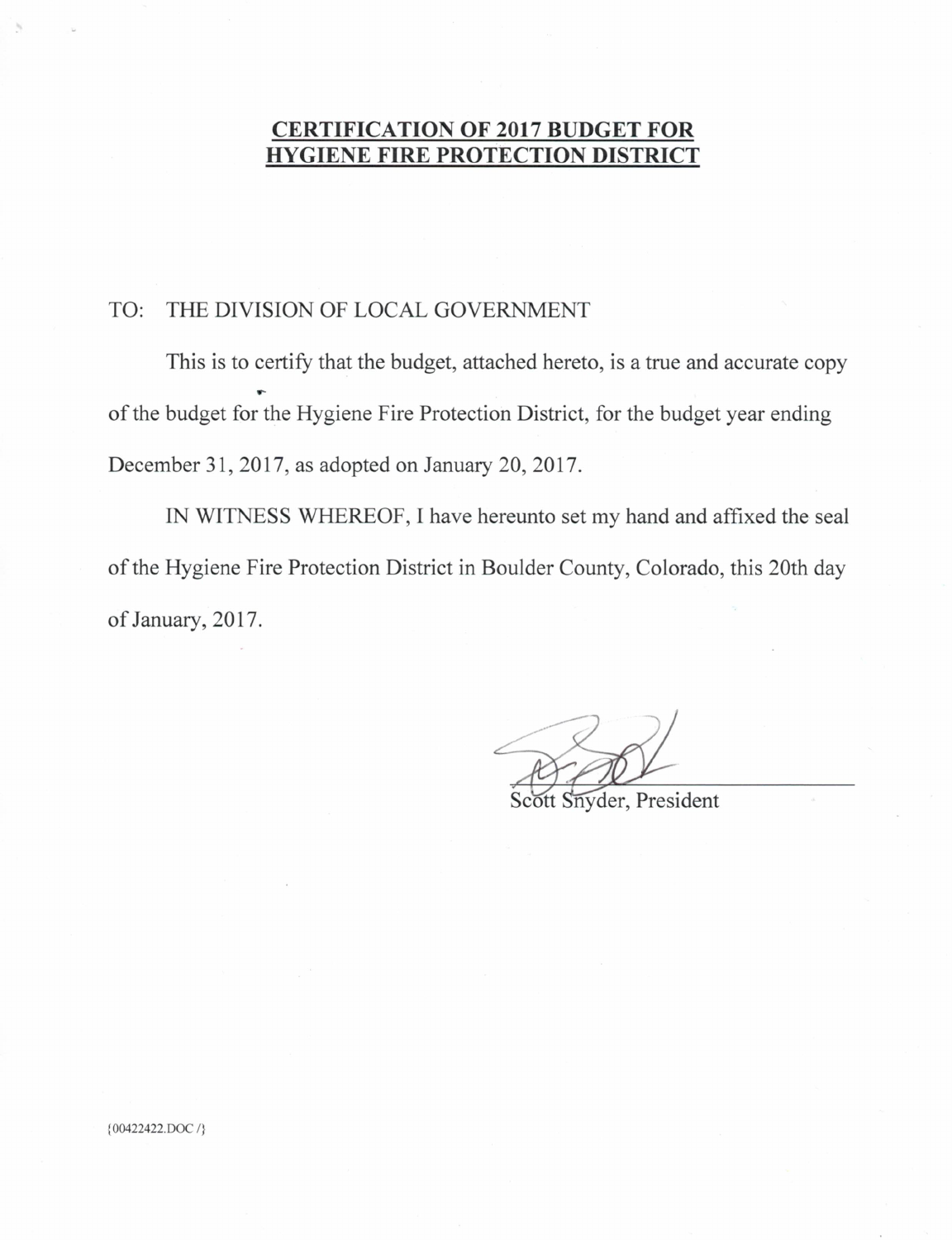# **HYGIENE FIRE PROTECTION DISTRICT**

#### 2017 BUDGET MESSAGE

The Hygiene Fire Protection District includes a total of 50 square miles in the northeast quadrant of Boulder County. There is one station, in the town of Hygiene. Services provided during the budget year include fire protection as well as support and medical response for motor vehicle, farm and other accidents, rescue and other emergencies within the District. The Department is staffed with one fulltime paid chief and 29 volunteers. Specially trained personnel include 2 paramedics, 12 firefighters with EMT certification, 20 members trained in wildland firefighting, 13 trained in swift water rescue, 13 trained in ice rescue and 2 firefighters who serve on Boulder County's St. Vrain RIT Team. The Department contracts with City of Boulder and with Boulder County to provide fire response services on Open Space land within the District. Funding for operations is generated through a mill levy on District property. On May 3, 2016, the District residents voted to approve a graduated mill levy increase from the existing 4.099 mills. Revenues for 2017 will be calculated on 7.099 mills. (2018 revenues will be calculated on 8.099 mills and the final increase for 2019 revenues will cap at 9.099 mills.)

The attached 2017 budget for the Hygiene Fire Protection District, Boulder County, Colorado provides funds for the District operating expenses, the pension fund, and reserves.

The budgetary basis of accounting is modified accrual. The Department functions with 2 funds: the General Fund and the Pension Fund. Each fund presents a revenue and expenditure budget for the year. The General Fund supplies monies for day-to-day operations. The District contribution to the Pension Fund comes from the General Fund; no separate mill levy is assessed. As provided by law, idle funds are invested in accounts with Guaranty Bank, Bank of the West, and Wells Fargo.

For 2017, we are budgeting for three new response vehicles. Two will be paid for with cash held in reserves (see Trucks Purchase line item- \$100,000), and the other, a brush truck, will be leased with a lease-purchase agreement over the next three years. The first lease payment will be due in 2017 (see Truck Lease Payment line item). These purchases create expenditures in excess of annual revenues for the 2017 budget year, which will be paid for out of the beginning balance, leaving a net positive for the budget year in the form of an ending balance of \$394,498.

May T. Baldrige, Board Treasurer

January 20, 2017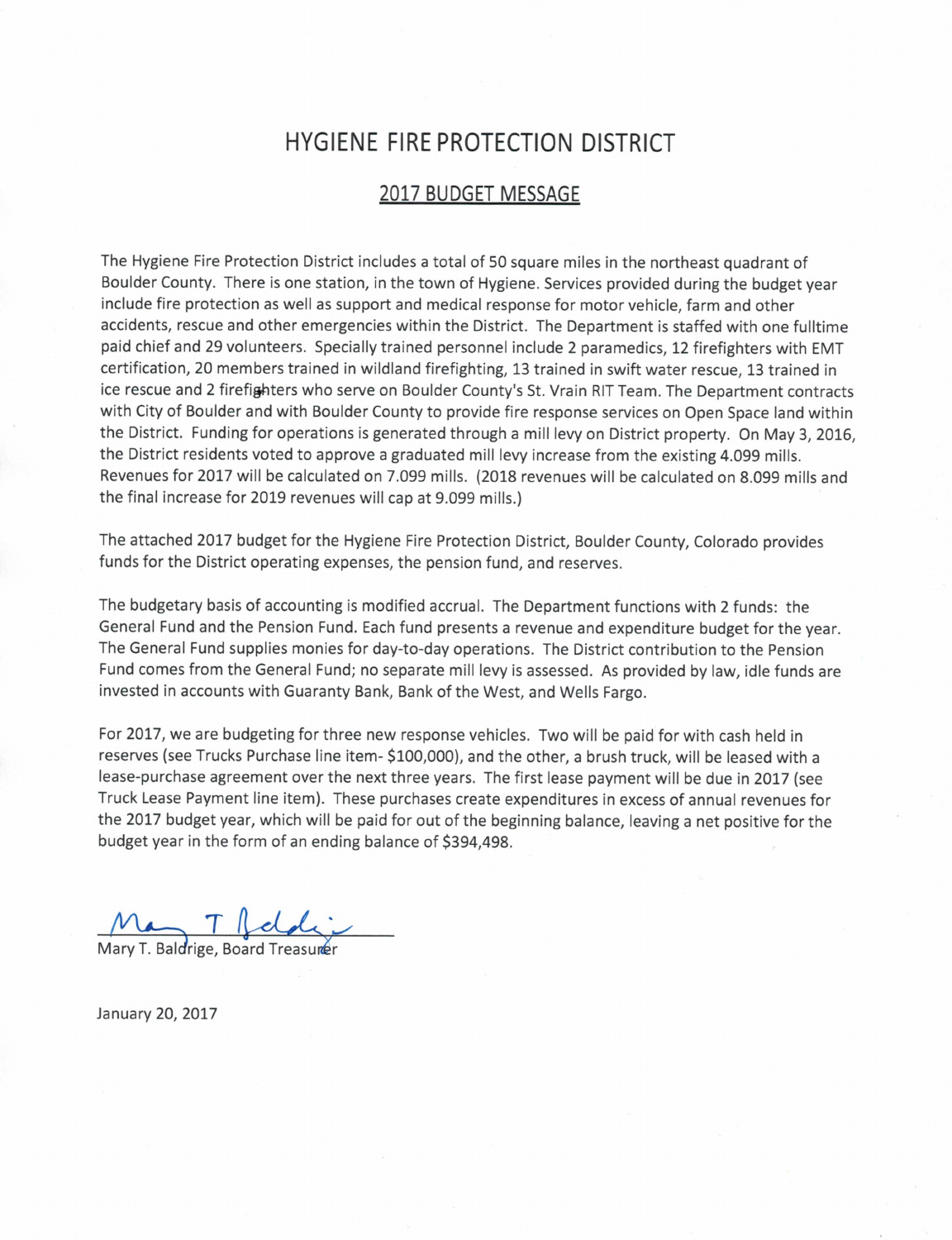| <b>HYGIENE FIRE PROTECTION DISTRICT</b> |                                           |                 |           |                  |  |  |
|-----------------------------------------|-------------------------------------------|-----------------|-----------|------------------|--|--|
|                                         | <b>2017 GENERAL FUND BUDGET</b>           |                 |           |                  |  |  |
| Adopted January 20, 2017                |                                           |                 |           |                  |  |  |
|                                         |                                           | <b>Actual</b>   | Projected | <b>Budget</b>    |  |  |
|                                         |                                           | 2015            | 2016      | 2017             |  |  |
|                                         | <b>Beginning Fund Balance</b>             | 395,779         | 452,277   | 538,371          |  |  |
|                                         |                                           |                 |           |                  |  |  |
|                                         | Ordinary Income/Expense                   |                 |           |                  |  |  |
|                                         | <b>Income</b><br><b>Contract Services</b> |                 | 1,811     |                  |  |  |
|                                         | Donations                                 | 1,912<br>16,288 | 505       | 2,100<br>500     |  |  |
|                                         | Fire Code                                 |                 | 250       | 2,000            |  |  |
|                                         | <b>General Property Taxes</b>             | 273,840         | 310,718   |                  |  |  |
|                                         | Grants                                    | 56,274          |           | 503,507<br>2,000 |  |  |
|                                         |                                           |                 | 2,500     |                  |  |  |
|                                         | Miscellaneous Income                      | 645             | 959       | 300              |  |  |
|                                         | Rental Income                             | 6,840           | 6,240     | 6,870            |  |  |
|                                         | <b>Vehicle Sale</b>                       |                 | 5,035     | 25,000           |  |  |
|                                         | <b>Total Income</b>                       | 355,800         | 328,018   | 542,277          |  |  |
|                                         | <b>Total Available Resources</b>          |                 |           |                  |  |  |
|                                         |                                           | 751,579         | 780,295   | 1,080,648        |  |  |
|                                         | <b>Expense</b>                            |                 |           |                  |  |  |
|                                         | <b>Board Expense</b>                      | 1,094           | 1,099     | 6,000            |  |  |
|                                         | Building, Inc R&M                         | 5,974           | 1,062     | 27,000           |  |  |
|                                         | <b>Community Outreach</b>                 | 1,504           | 506       | 3,000            |  |  |
|                                         | Contingency                               |                 |           | 44,400           |  |  |
|                                         | <b>Dues and Subscriptions</b>             | 1,421           | 1,672     | 2,850            |  |  |
|                                         | <b>Education &amp; Training</b>           | 17,055          | 13,148    | 33,410           |  |  |
|                                         | Incentive pay program                     |                 |           | 124,100          |  |  |
|                                         | Equipment, Inc R&M                        | 104,482         | 33,149    | 93,620           |  |  |
|                                         | Insurance                                 | 23.403          | 20.380    | 24.000           |  |  |
|                                         | Miscellaneous Expenses                    | 81              | 644       | 200              |  |  |
|                                         | Office and Admin                          | 1,699           | 3,581     | 4,000            |  |  |
|                                         | Payroll                                   | 80,384          | 82,498    | 91,000           |  |  |
|                                         | <b>Pension Fund</b>                       | 32,163          | 36,670    | 35,463           |  |  |
|                                         | Personnel                                 | 5,442           | 9,264     | 16,000           |  |  |
|                                         | <b>Professional Services</b>              | 23,655          | 22,947    | 10,500           |  |  |
|                                         | <b>Supplies</b>                           | 6,208           | 4,136     | 7,000            |  |  |
|                                         | <b>Travel &amp; Meals</b>                 |                 | 1         | 500              |  |  |
|                                         | Truck lease payment                       |                 |           | 50,607           |  |  |
|                                         | Trucks purchase                           |                 |           | 100,000          |  |  |
|                                         | <b>Utilities</b>                          | 10,770          | 11,165    | 12,500           |  |  |
|                                         | <b>Total Expense</b>                      | 315,335         | 241,924   | 686,150          |  |  |
|                                         |                                           |                 |           |                  |  |  |
|                                         | <b>Net Ordinary Income</b>                | 40,465          | 86,095    | (143, 873)       |  |  |
|                                         |                                           |                 |           |                  |  |  |
|                                         | <b>Ending Fund Balance</b>                | 436,244         | 538,371   | 394,498          |  |  |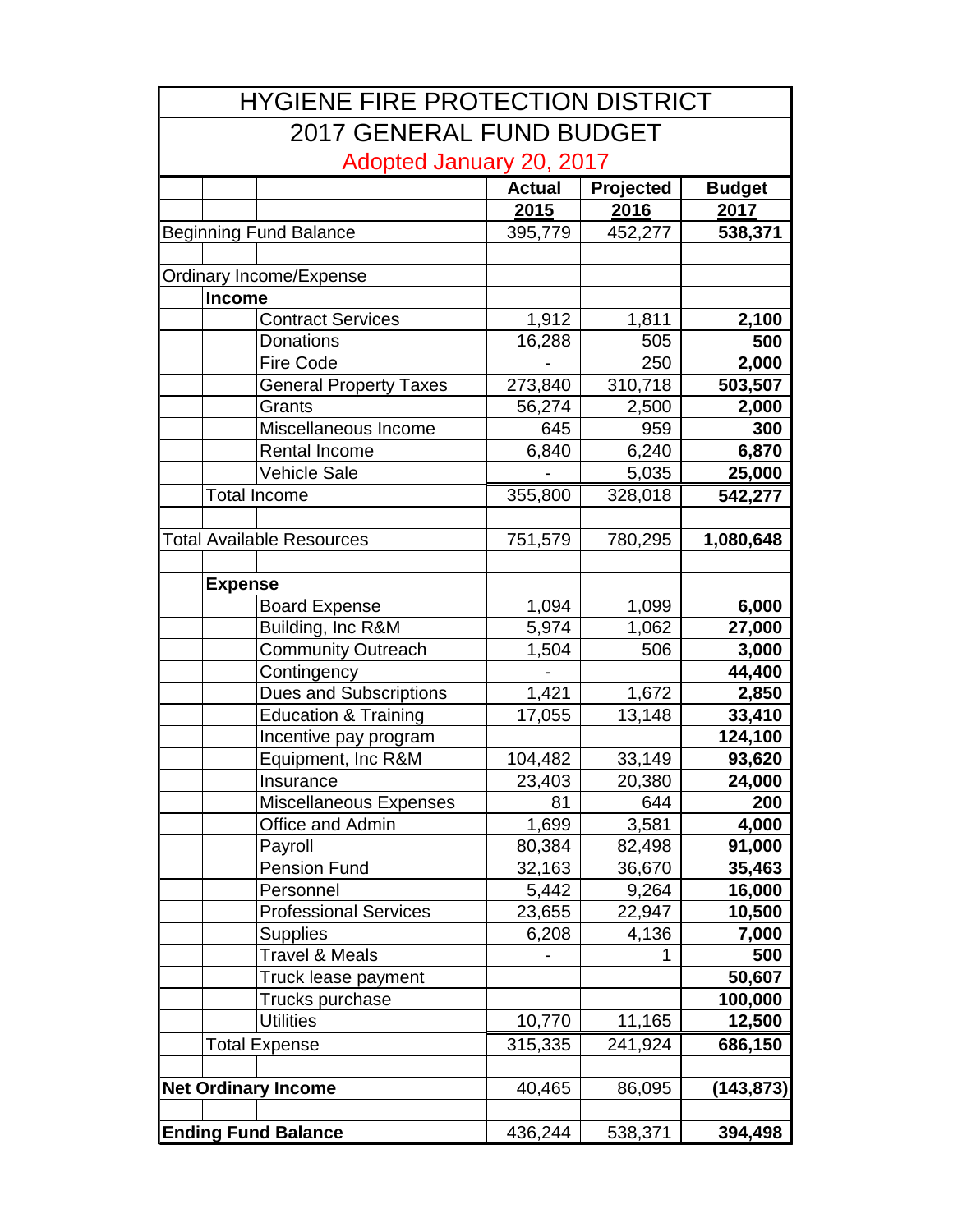| <b>HYGIENE FIRE PROTECTION DISTRICT</b> |                                    |               |           |               |  |  |
|-----------------------------------------|------------------------------------|---------------|-----------|---------------|--|--|
| <b>2017 PENSION BUDGET</b>              |                                    |               |           |               |  |  |
| Adopted January 20, 2017                |                                    |               |           |               |  |  |
|                                         |                                    | <b>Actual</b> | Projected | <b>Budget</b> |  |  |
|                                         |                                    | 2015          | 2016      | 2017          |  |  |
|                                         | <b>Beginning Fund Balance</b>      | 1,145,541     | 1,159,028 | 1,206,237     |  |  |
|                                         |                                    |               |           |               |  |  |
| <b>REVENUE</b>                          |                                    |               |           |               |  |  |
|                                         | <b>Member Contributions</b>        |               |           |               |  |  |
|                                         | <b>Employer Contributions</b>      | 32,163        | 36,670    | 37,000        |  |  |
|                                         | <b>State Funding</b>               | 28,959        | 28,947    | 33,300        |  |  |
|                                         | <b>Direct Alloc Plan Int</b>       |               |           |               |  |  |
|                                         | Interest                           | 2,789         | 2,500     | 2,700         |  |  |
|                                         | <b>Dividends</b>                   | 9,660         | 7,500     | 8,000         |  |  |
|                                         | Other Income                       | 9,097         | 1,200     | 1,300         |  |  |
|                                         | <b>Unrealized Gain/Loss</b>        | (28, 301)     | 30,000    | 6,000         |  |  |
|                                         | <b>Realized Gain/Loss</b>          | 35,777        | 18,000    | 20,000        |  |  |
|                                         | Net Change Accrued Income          | 247           | 742       | 250           |  |  |
|                                         | <b>TOTAL REVENUE</b>               | 90,391        | 125,560   | 108,550       |  |  |
|                                         | <b>TOTAL AVAILABLE FUNDS</b>       | 1,235,932     | 1,284,587 | 1,314,787     |  |  |
|                                         |                                    |               |           |               |  |  |
|                                         | <b>EXPENDITURES</b>                |               |           |               |  |  |
|                                         | <b>Net Benefits</b>                | 65,132        | 60,000    | 65,000        |  |  |
|                                         | <b>Investment Expense</b>          | 8,919         | 9,100     | 9,300         |  |  |
|                                         | <b>Direct Alloc Plan Expense</b>   | 1,236         | 1,250     | 1,250         |  |  |
|                                         | <b>Allocated Fees and Expenses</b> | 1,618         | 8,000     | 9,500         |  |  |
|                                         | <b>TOTAL EXPENDITURES</b>          | 76,904        | 78,350    | 85,050        |  |  |
|                                         |                                    |               |           |               |  |  |
|                                         | <b>TOTAL ENDING BALANCE</b>        | 1,159,028     | 1,206,237 | 1,229,737     |  |  |